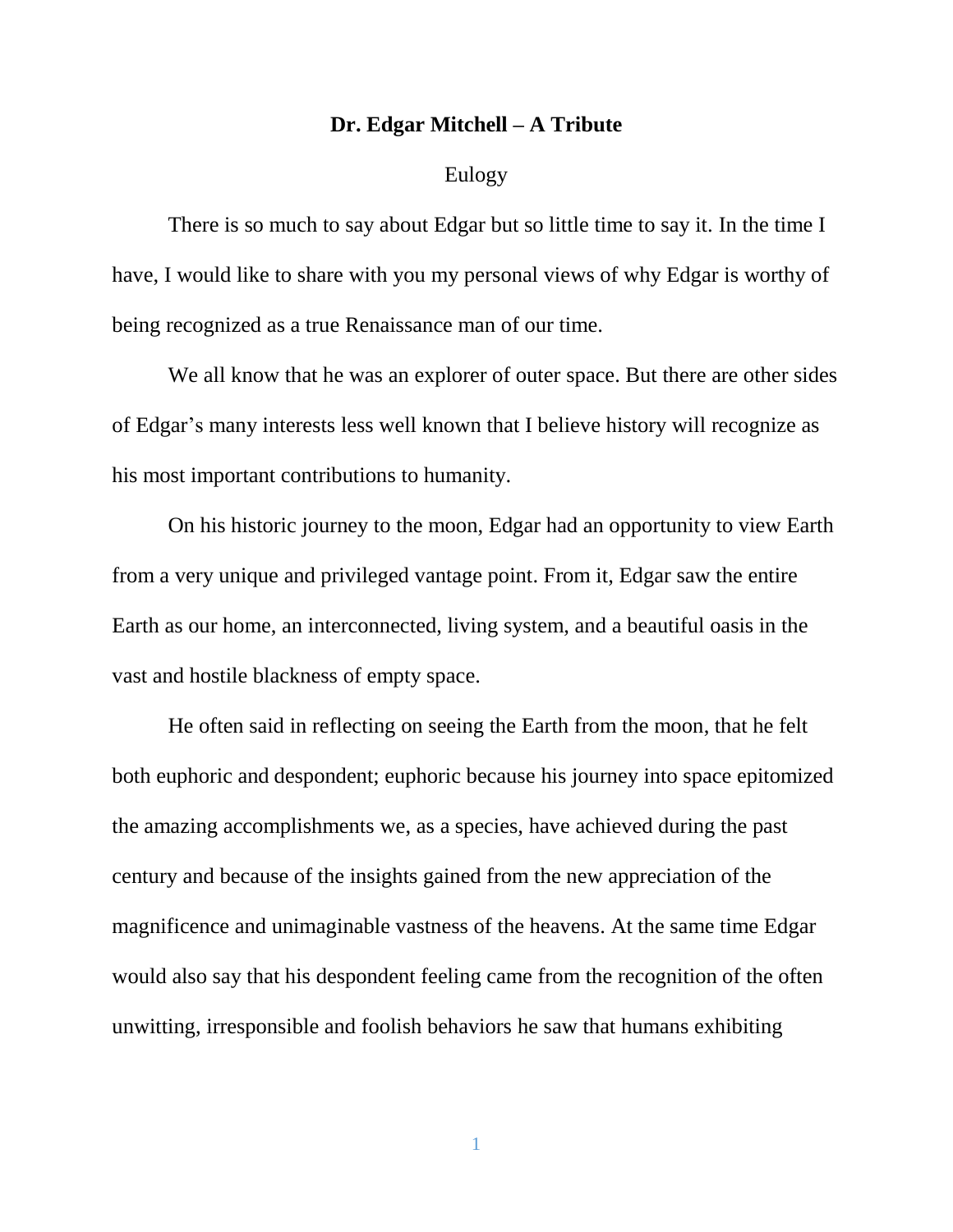toward Earth and all its inhabitants, our only home and only habitable planet in our solar system.

From shortly after the time of his historic voyage to the end of his life, Edgar would often point to the unmistakable evidence that humanity is seriously endangering its very own existence as well as that of most life on the planet. This was the motivation and his intense interest in promoting his message of sustainability at every opportunity long before it was popular to do so.

As an incredibly deep thinker, Edgar went much further than most. He recognized that many of the problems humanity faced were due to our limited world view, our incomplete knowledge of nature and our misunderstood relationship to each other and to the web of life on the planet. Then he would often add that our long held individual, cultural and institutionalized beliefs have been vastly outpaced by the rapid changes we are now facing on so many fronts. This, coupled with our technologies and large increasing population would surely lead to our undoing as well as that of much of the life on our planet.

He knew that if humanity was ever to succeed in meeting these challenges that we and future generations would face, we must begin by understanding the nature of consciousness, the most profound mystery of existence. And thus he began his quest upon his leaving NASA to understand the human mind. For this,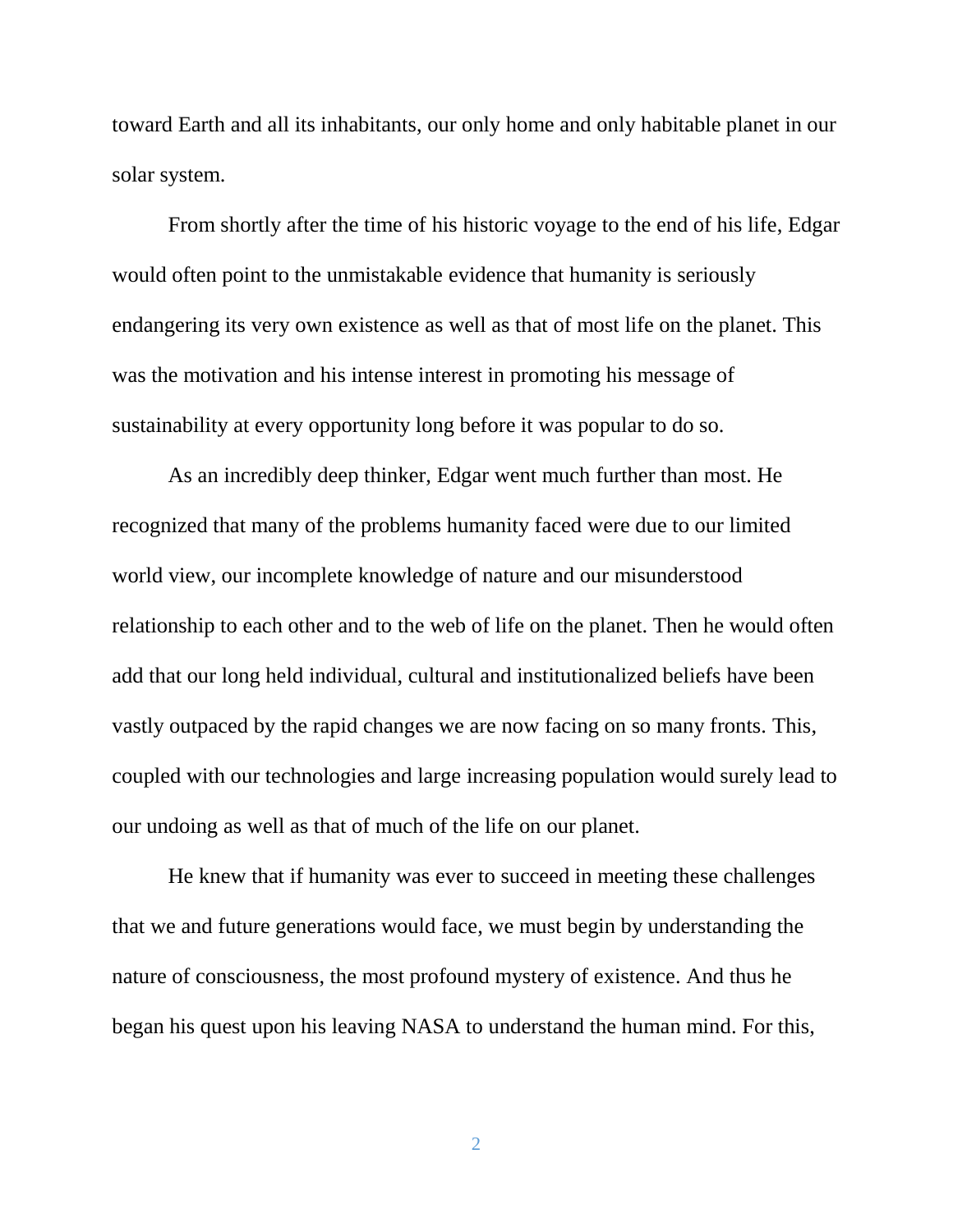he knew, is what humanity uses to perceive, interpret and act in the reality in which we live.

Edgar was a man ahead of his time exploring many subjects long before it became fashionable to do so. Because of it he often had to deal with the skepticism and sometimes ridicule that comes with the territory of being of a true pioneer. His understandings of the sciences and the laws of nature led him to the conclusion that the universe must be teeming with life, and perhaps some of it intelligent.

A man of conviction, Edgar would never back down from this position in spite of the intense skepticism he faced. But he didn't stop there. He would often speculate on the profound implications for humanity of such a discovery. Like so many other things that Edgar contemplated, new discoveries from space telescopes to robotic explorations are now revealing the true visionary that Edgar was. Indeed, now NASA estimates that there may be up to 1 billion earth-like planets in our own Milky Way galaxy alone.

Over the last 20 years or so, I accompanied Edgar at many conferences and workshops. He was often a featured speaker or would serve on a prestigious panel usually discussing various esoteric topics. I remember on so many occasions of people walking up to Edgar, shaking his hand, and tearfully expressing heartfelt gratitude for the profound impact and influence he had on their own and so many other lives. Edgar legitimized and helped them understand unfamiliar areas of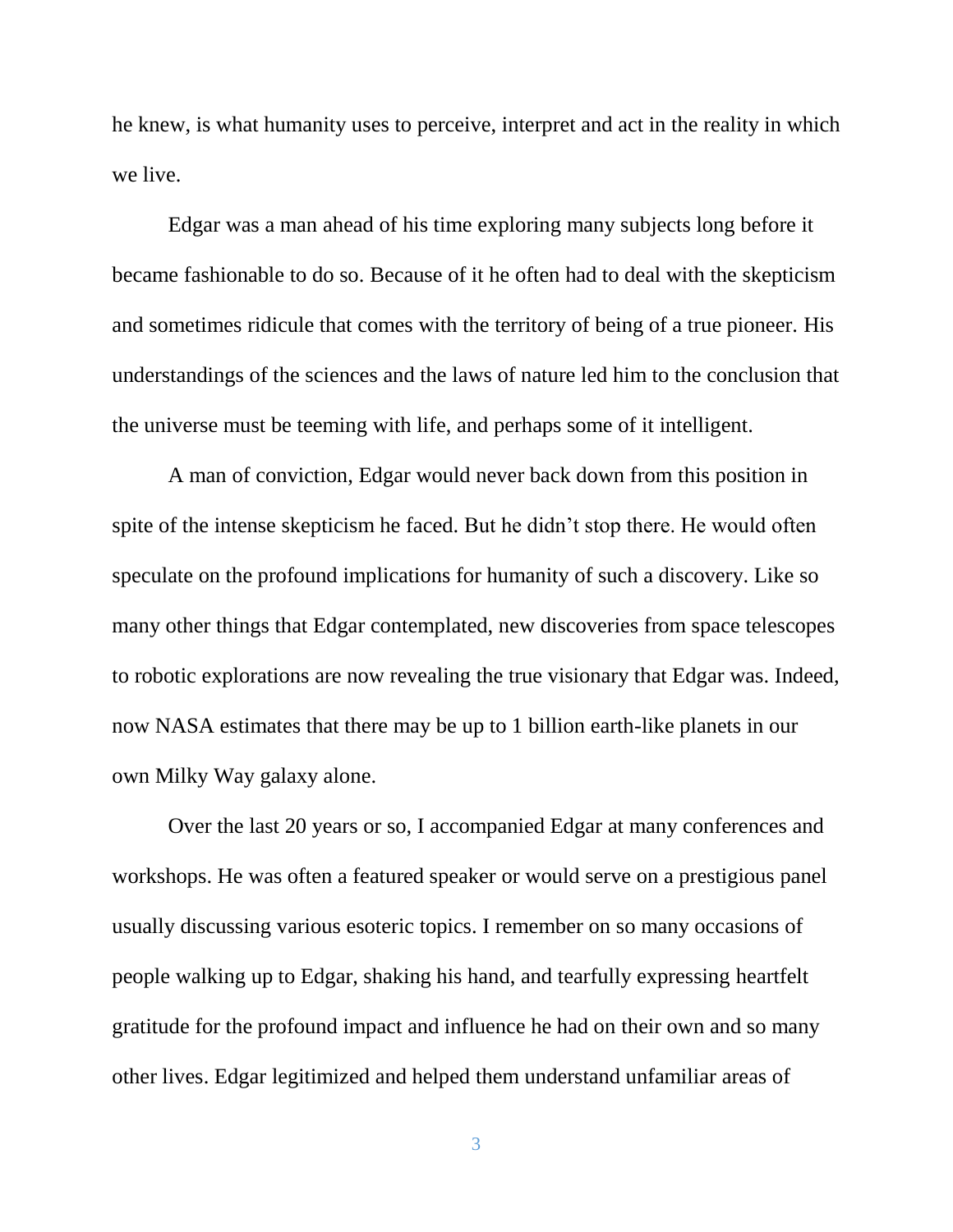human existence that they either experienced personally or intuitively knew to be true but were outside the norms of established and accepted mainstream of human knowledge or understanding.

In spite of the accolades and his accomplishments, Edgar was a very humble individual. He would often remind the people he met that he was no different than anyone else. That he would take out the garbage just like anyone else and that he would put his pants on one leg at a time just like anyone else. He had his good points and his faults just like anyone else. But boy, was he also so different than anyone else!

Edgar's perspectives, like the great mystics and sages of the ages, were those of a unified world view that advocated oneness, unconditional love, living harmoniously with nature and with one's fellow humans and one that recognized the interconnectedness and interdependence of all creation.

Edgar believed that humankind's next phase of evolution would be more of a conscious evolution in thought, in knowledge and in awareness and not one involving our biology or physiology. He believed it would be an evolution triggered by a dramatic change in perceptions, beliefs and attitudes that would lead to profound shifts in human behavior. And they would be grounded in the love for all things; a love which he believed was the organizing principle of the universe…